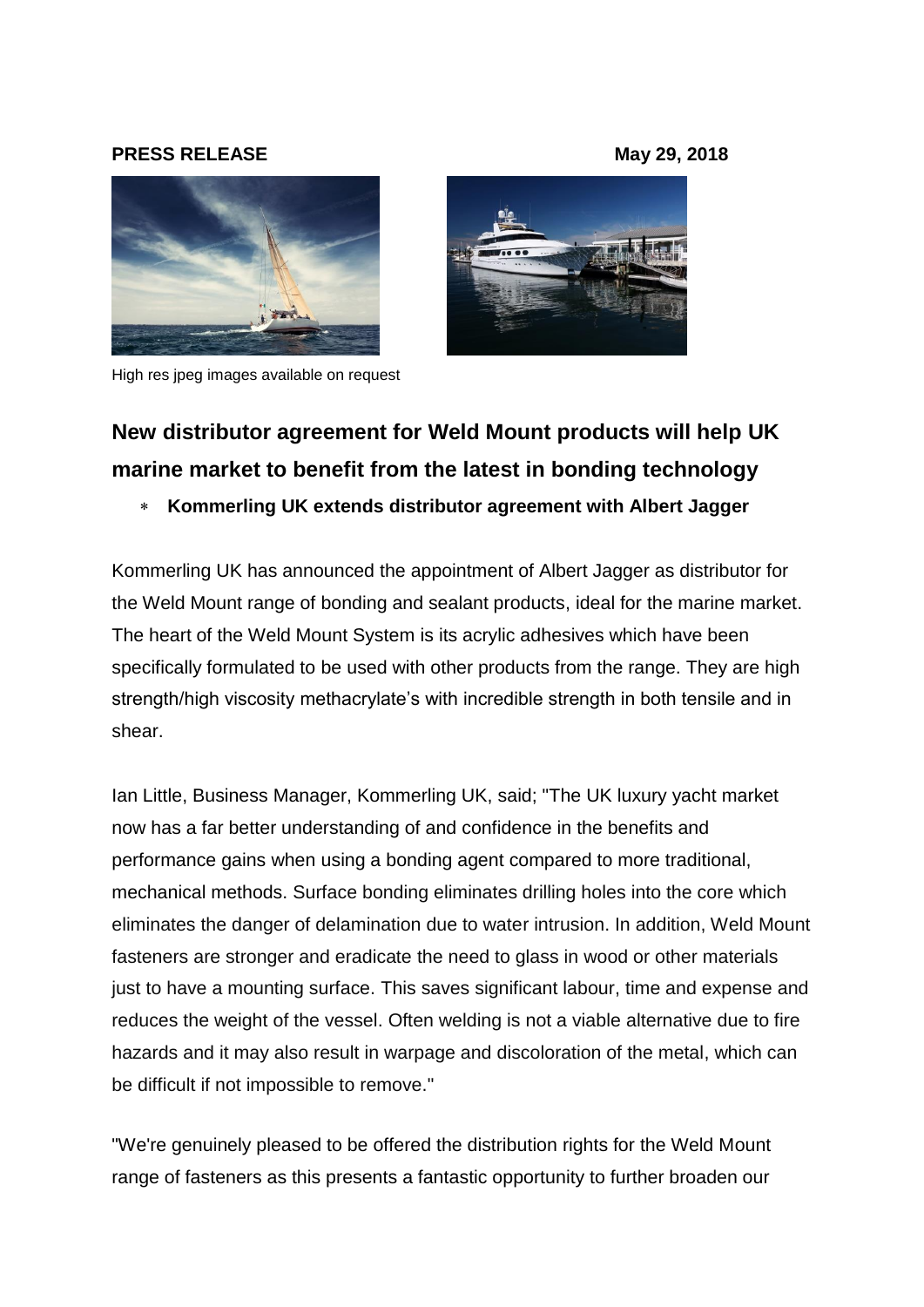product offering into the marine and boat building sectors," commented Mark Lewis, marketing manager at Albert Jagger. "With Kommerling's innovative manufacturing expertise and Albert Jagger's outstanding service capabilities and strong distribution network, we're in a fantastic position to strengthen the brand presence across the UK."

Weld Mount offers a comprehensive range of different adhesives and ancillary products depending upon the application requirements, but the two most popular are:

- AT-2010 is a unique adhesive in the context of the number of materials it will bond. It has high viscosity and will hold smaller parts without sagging. Heavier parts may require AT-690 fixture dots to hold parts in place while the adhesive sticks. AT-2010 cures in 5 - 6 minutes, has a 4-minute working time and develops working strength in 15 - 20 minutes. This makes AT-2010 the ideal adhesive for applications which require an immediate high strength bond. AT-2010 has a 6-month shelf life when stored at 22ºC. It is recommended that where ever possible this adhesive be refrigerated. Packaged in a 50-ml cartridge, it can be mixed by hand or by using a Köratool PM 207 dispensing gun and mixing tips. The 50-ml cartridge will bond 150 – 200 parts
- Weld Mount AT-8040 is a solvent free, VOC Compliant, two-part methacrylate-based, structural adhesive formulated to bond metals that will be subject to severe environmental conditions. It will also bond engineered thermo- and thermosetting plastics, composites to metals or various substrate combinations. It has excellent adhesion to metal surfaces including aluminum, galvanized steel, plated steels and stainless steel. AT-8040 forms a tough, high strength bond, usually with minimal surface preparation developing handling strength in 12 minutes and a functional cure within 45 minutes. Ultimate strength exceeds 3500 psi of tensile shear strength on aluminum with remarkable impact and peel strengths. AT-8040 will hold all Weld Mount parts on a vertical or overhead surface without sagging when properly used.

### **Background**

As an authorised distributor, Albert Jagger has established a close working relationship with Kommerling to offer the highly-regarded UK boat building industry not only a range of high quality sealants and adhesives but also the comprehensive technical support services that this industry demands.

With over 125 years of experience of working within other transport sectors, Albert Jagger is in a unique position to transfer knowledge and skill sets gained from supplying OEM's within the bus, truck, rail and aerospace industries, into the marine markets as they share many of the same challenges and constraints:

- Reducing weight and build times
- Increasing strength and rigidity
- Damping of vibration and noise